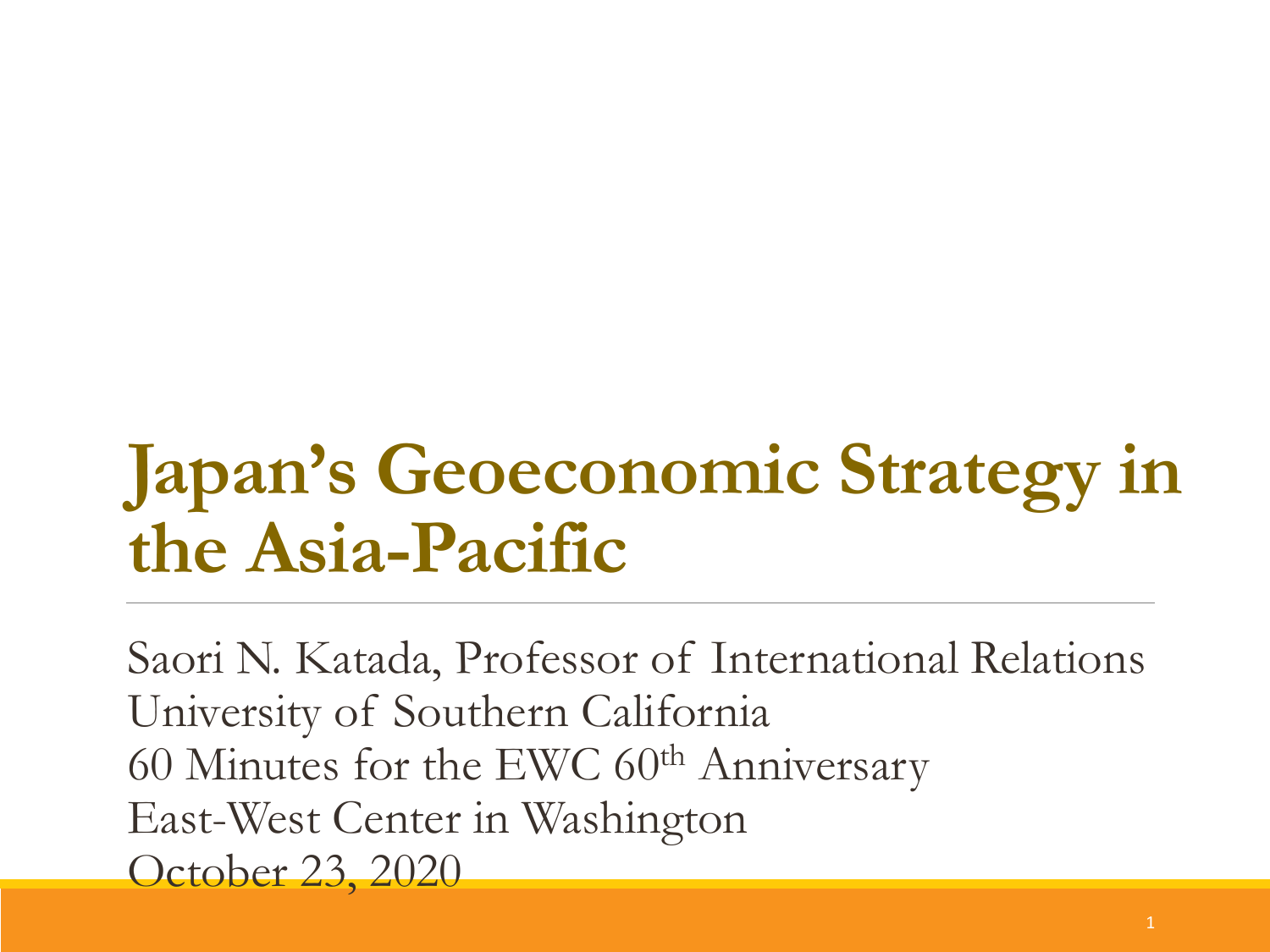

# Japan, the Original Trade Villain, Now Casts **Itself as the Hero**

**JAPAN** 

2 nation Trans-Pacific Partnership without the U.S.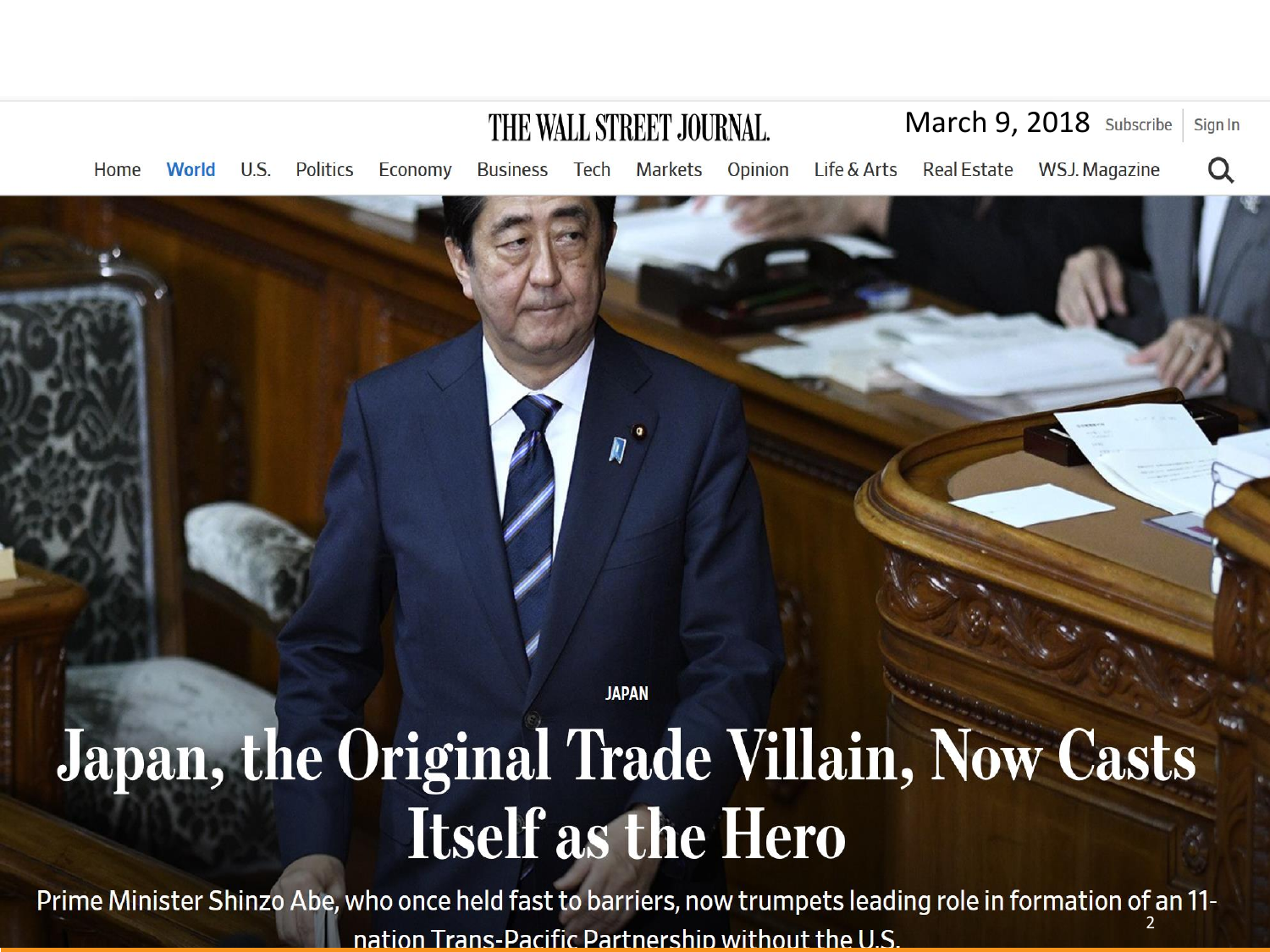## **My book**



Columbia University Press *Contemporary Asia in the World Series*

Published July 2020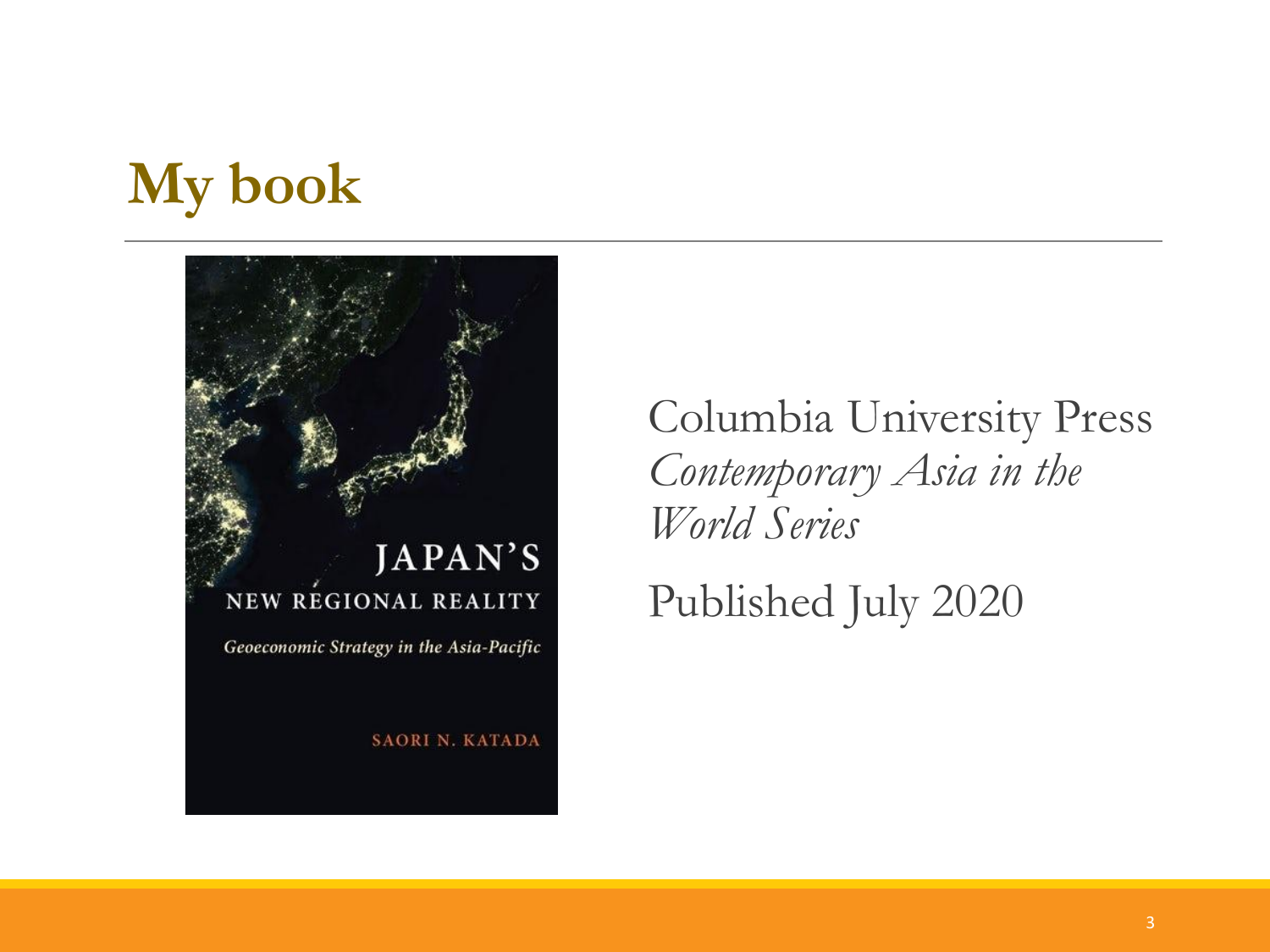## **Questions**

- o **How has Japan become the "savior" of the liberal economic order in the Asia-Pacific?**
- o **How and why has Japan's geoeconomic strategy shifted in the last quarter century?**
- o **What are the opportunities and challenges for Japanese government's new geoeconomic strategy?**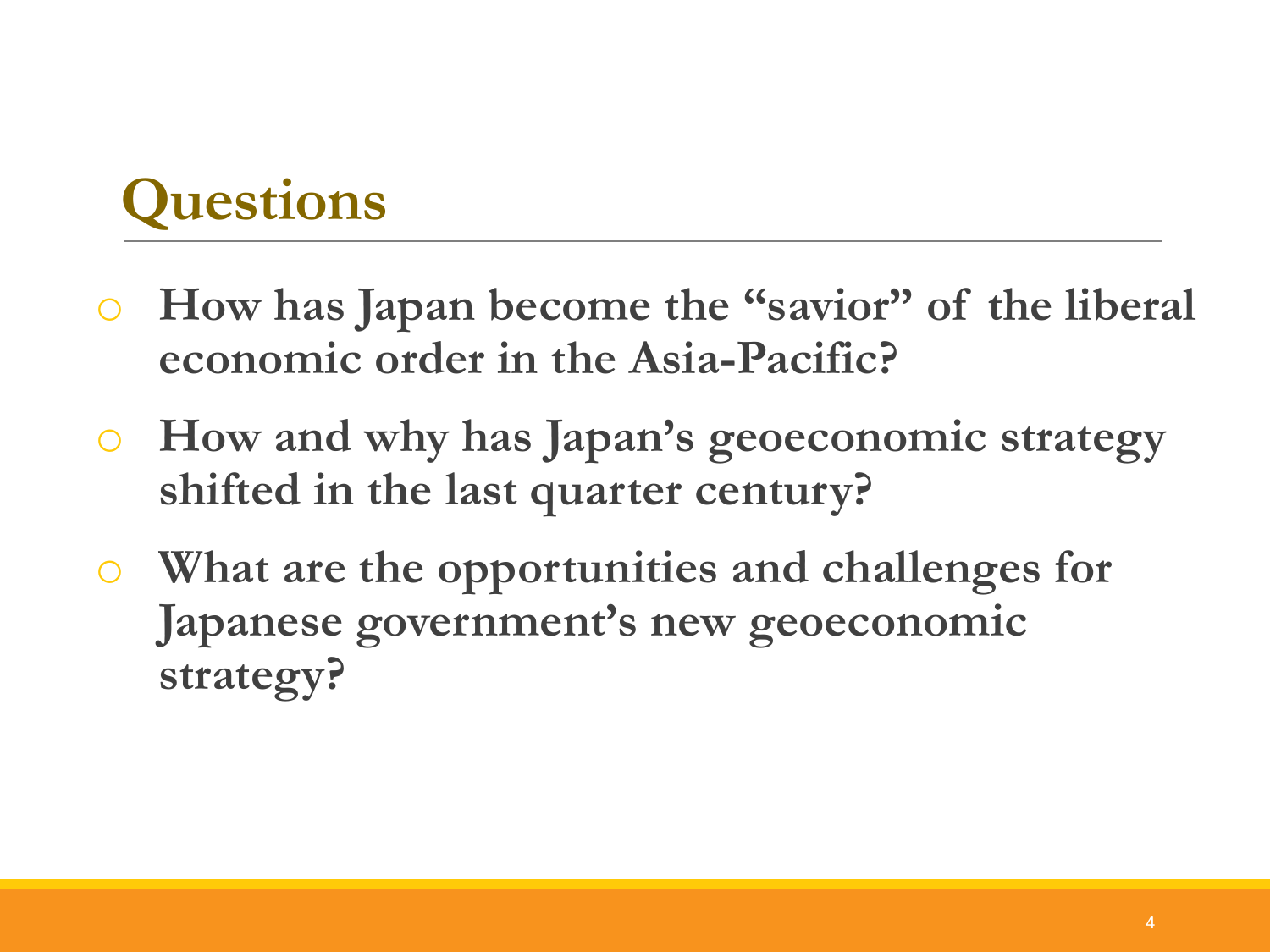# **Arguments**

- The Japanese government's "liberal turn" **started as the country became a mature economy in the 21st century**
- o **Rise of China and shifting regional power balance compelled Japan towards "rule-setting" geoeconomic strategy**
- o **Japan's domestic politico-economic structure shapes unique paths for specific strategies**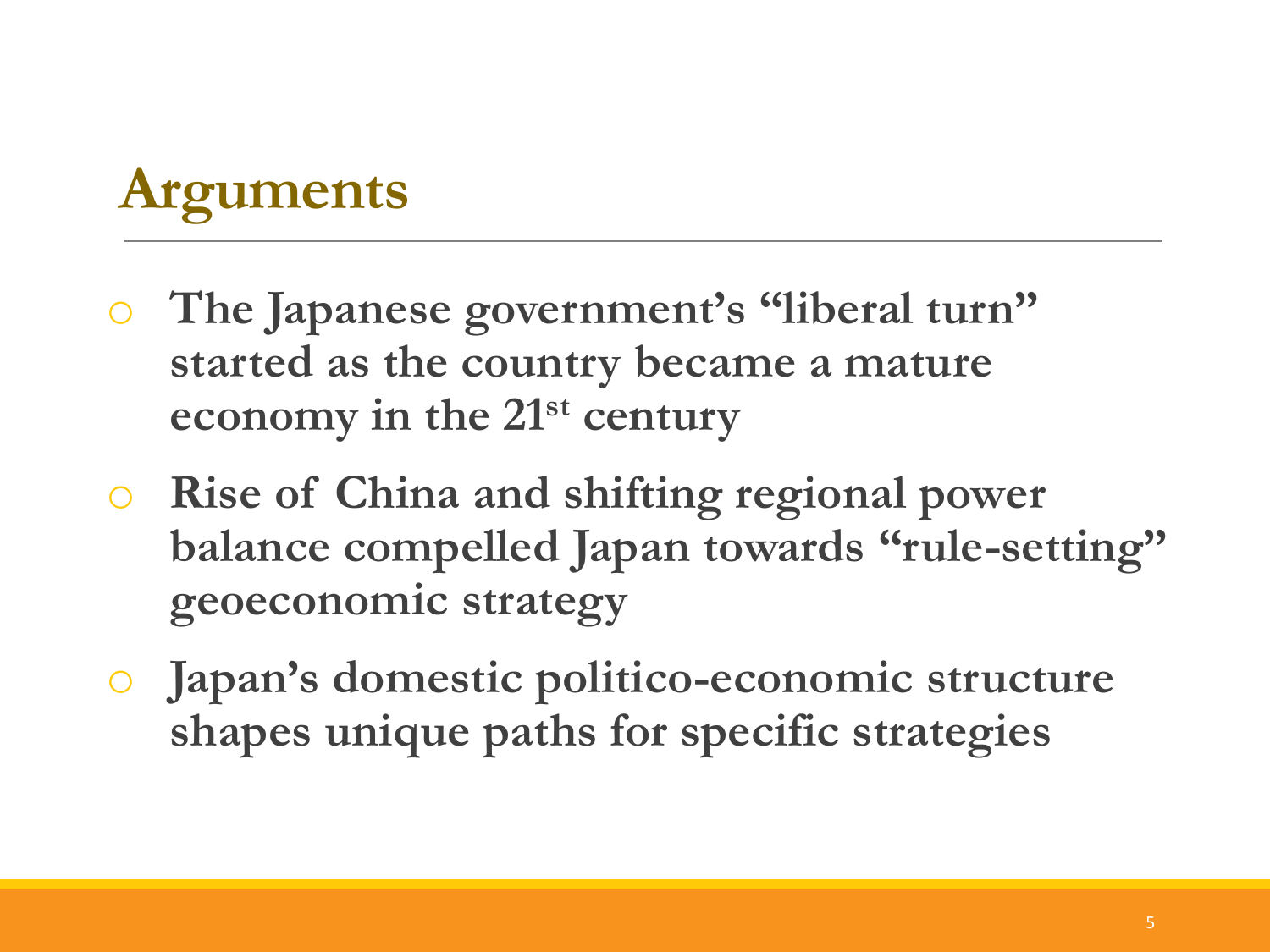### **Regional Geoeconomic Strategies: Common Direction and Diverse Paths**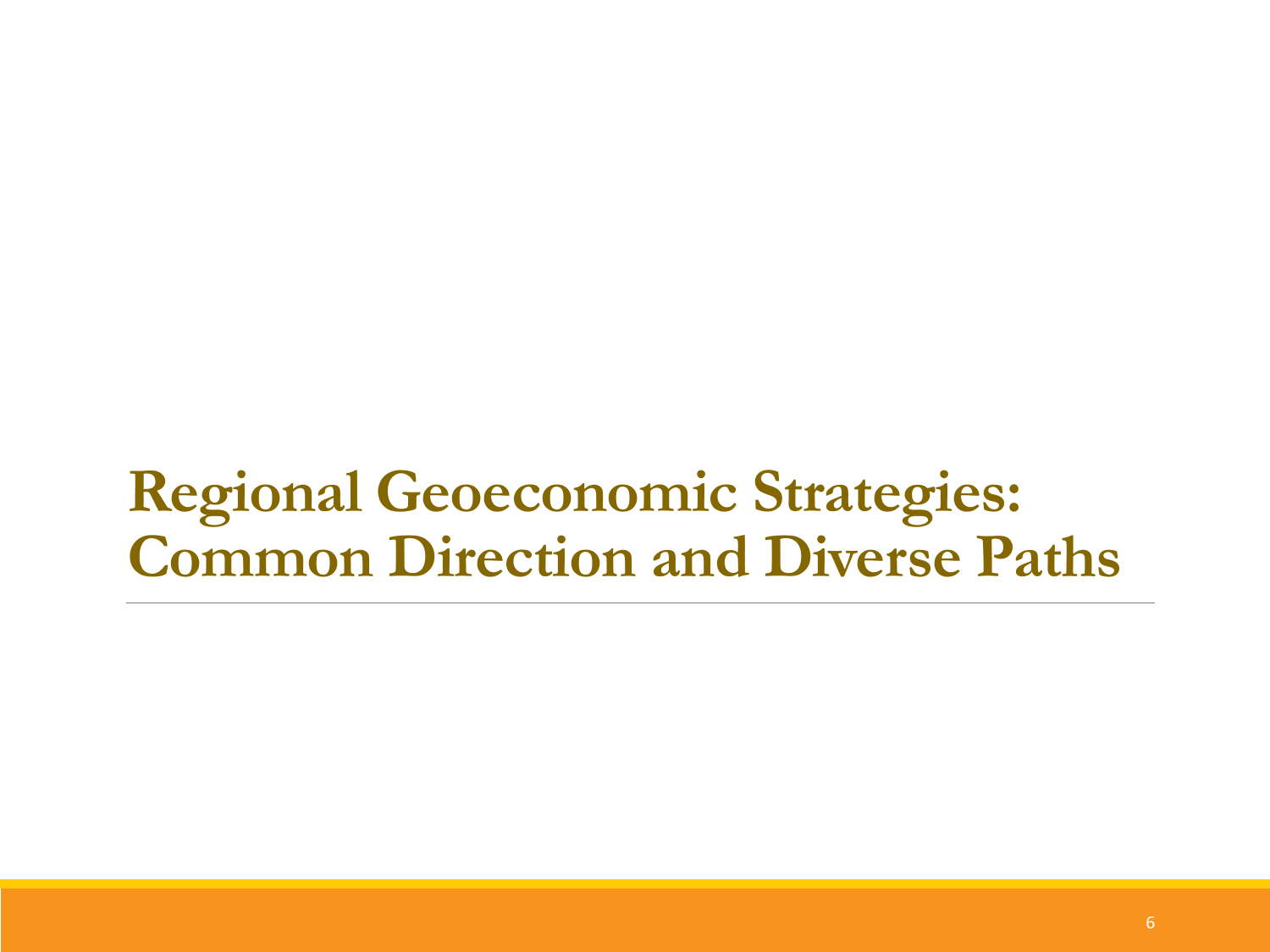## **Japan's Regional Geoeconomic Strategy**

o **Old style strategy (1970s and 1980s);**  Bilateral, informal and led by embedded mercantilism

o **State-led liberal strategy (since late 1990s);** Regional/institutional, formal and in pursuit of liberal/global-standard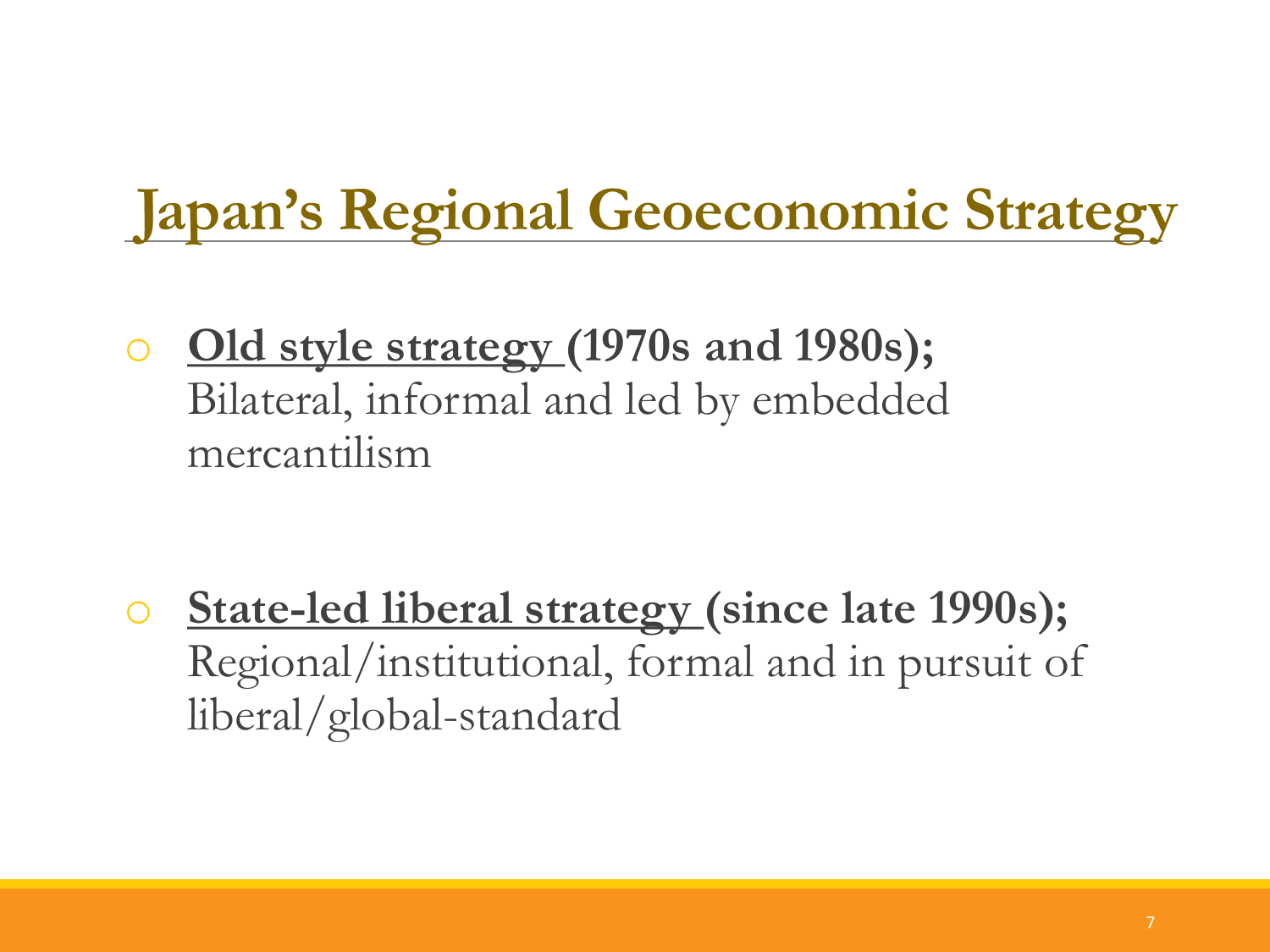# **Trade and Investment (Ch. 5)**

**Old Style**: Dominance of bilateralism and the story of the APEC

### **New Strategy:**

- o Regional institutions: bilateral EPAs, CJK Investment Treaty, and CEPEA/RCEP
- o Formal rules-based investment and trade in the region
- o Liberal standards; leading to TPP and CPTPP, Japan-EU EPA (and Japan-UK EPA)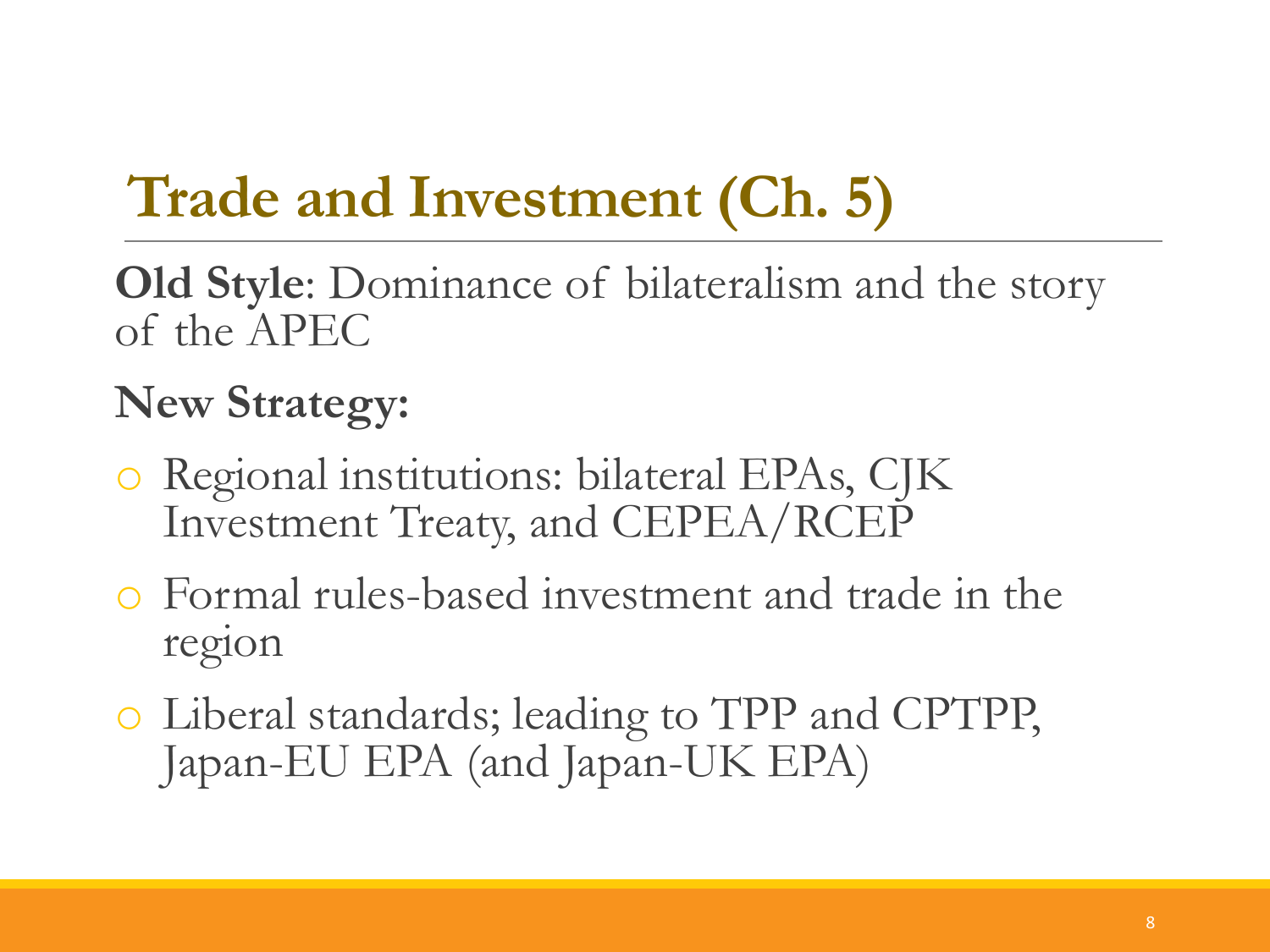

#### Japan's current Economic Partnership Agreements

#### EPA coverage ratio of EPA of Japan (trade value basis)

| in force           | 7%<br>36.7 |
|--------------------|------------|
| in force or signed | 51.6%      |
| under negotiation  | 86.2%      |

Note: As of the end of March 2019

"Under negotiation" includes the number of signed agreements

Source: Trade statistics, Ministry of Finance of Japan **IMF Direction of Trade Statistics** 

#### Source: METI White Paper on International Economy and Trade, 2019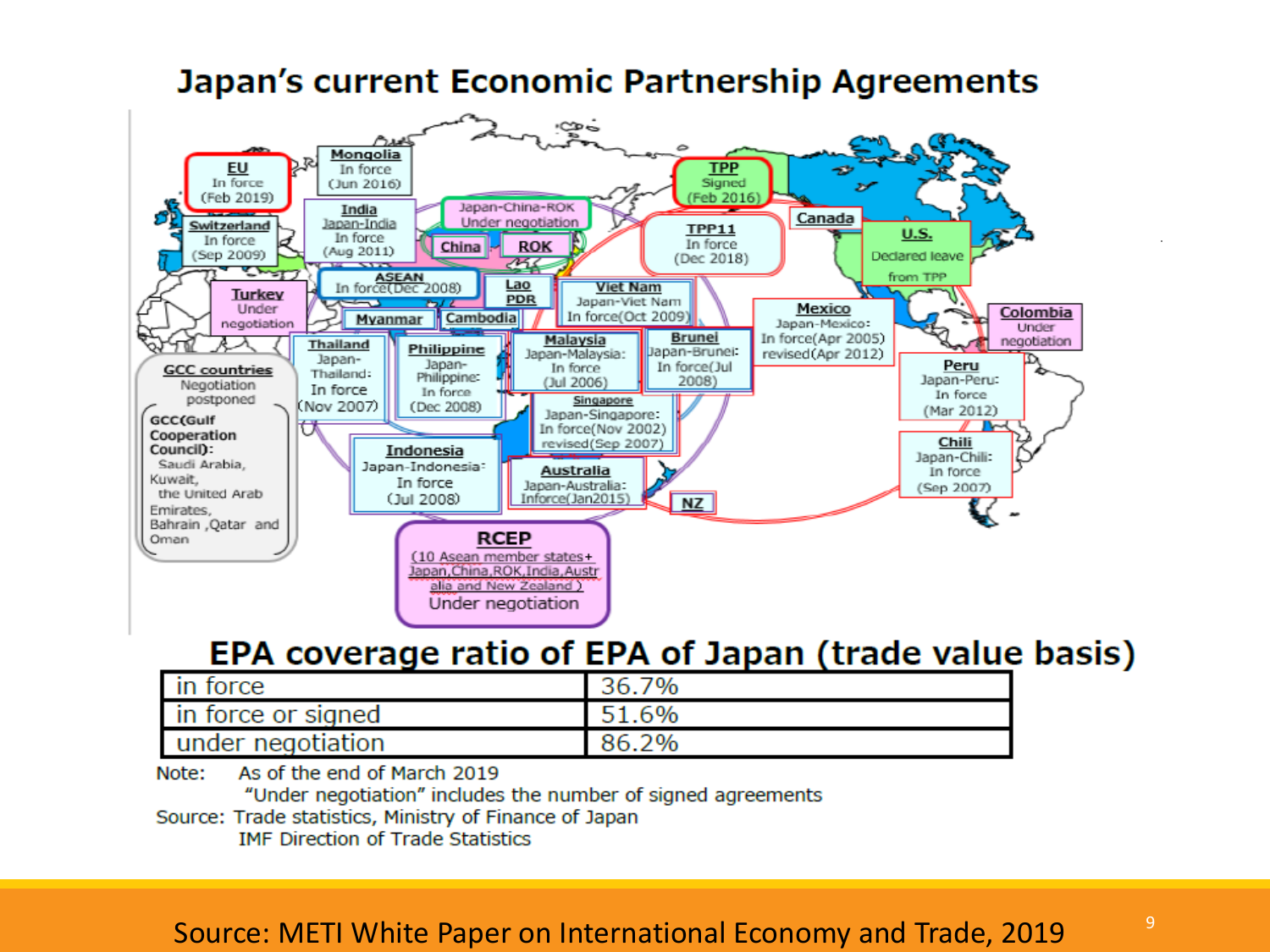## **Japan's shining moment; CPTPP**



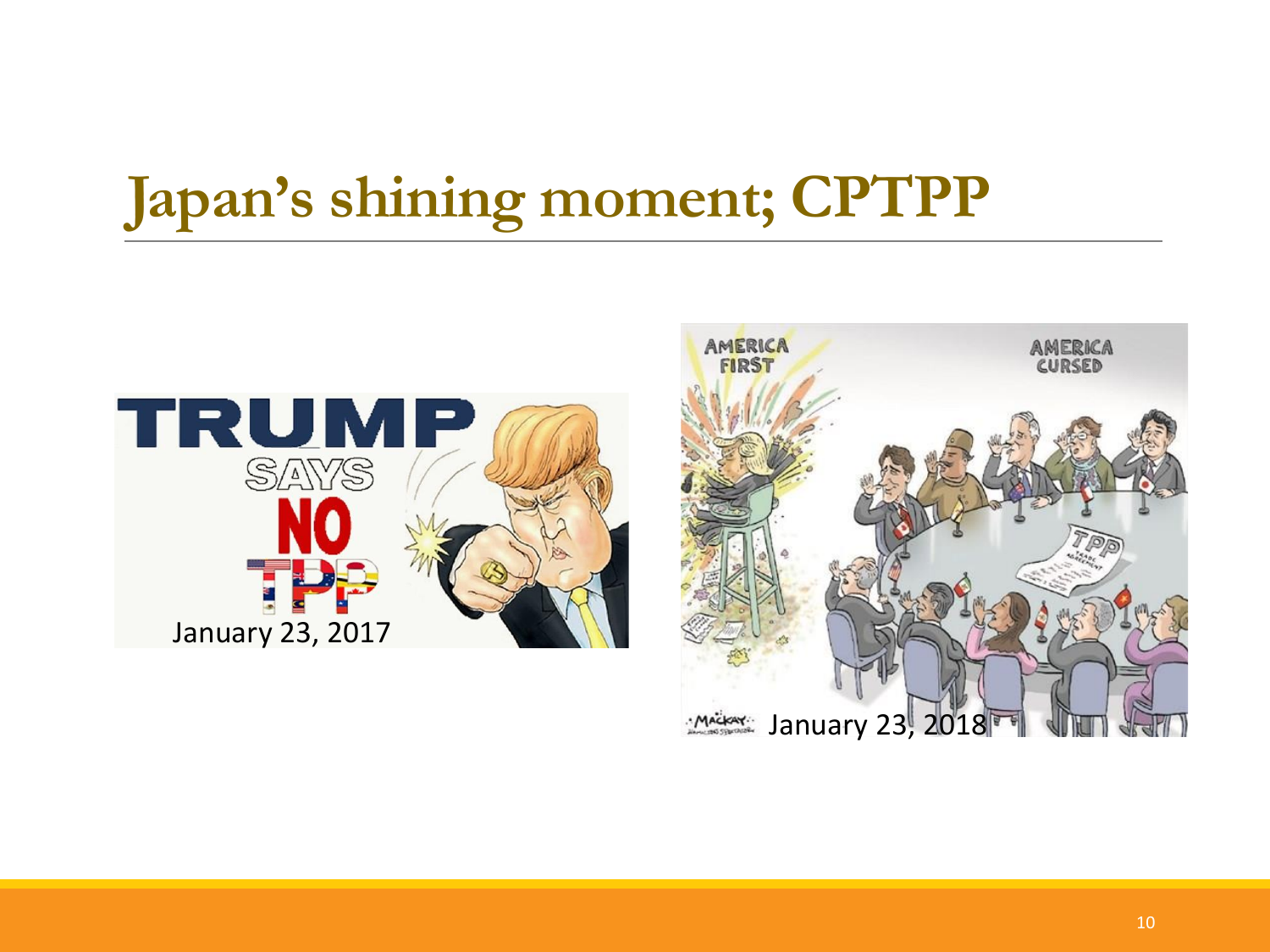# **Money and Finance (Ch. 6)**

**Old Style**: Dollar-Yen obsession and reluctance to internationalize the yen; no regional cooperation

### **New Strategy:**

- o Regionalism: Chiang Mai Initiative, Regional Bond, Regional currency (internationalization of the yen)
- o Institution-building; AMRO, CMIM, ACU
- o Liberal standards; AMRO and Bond market development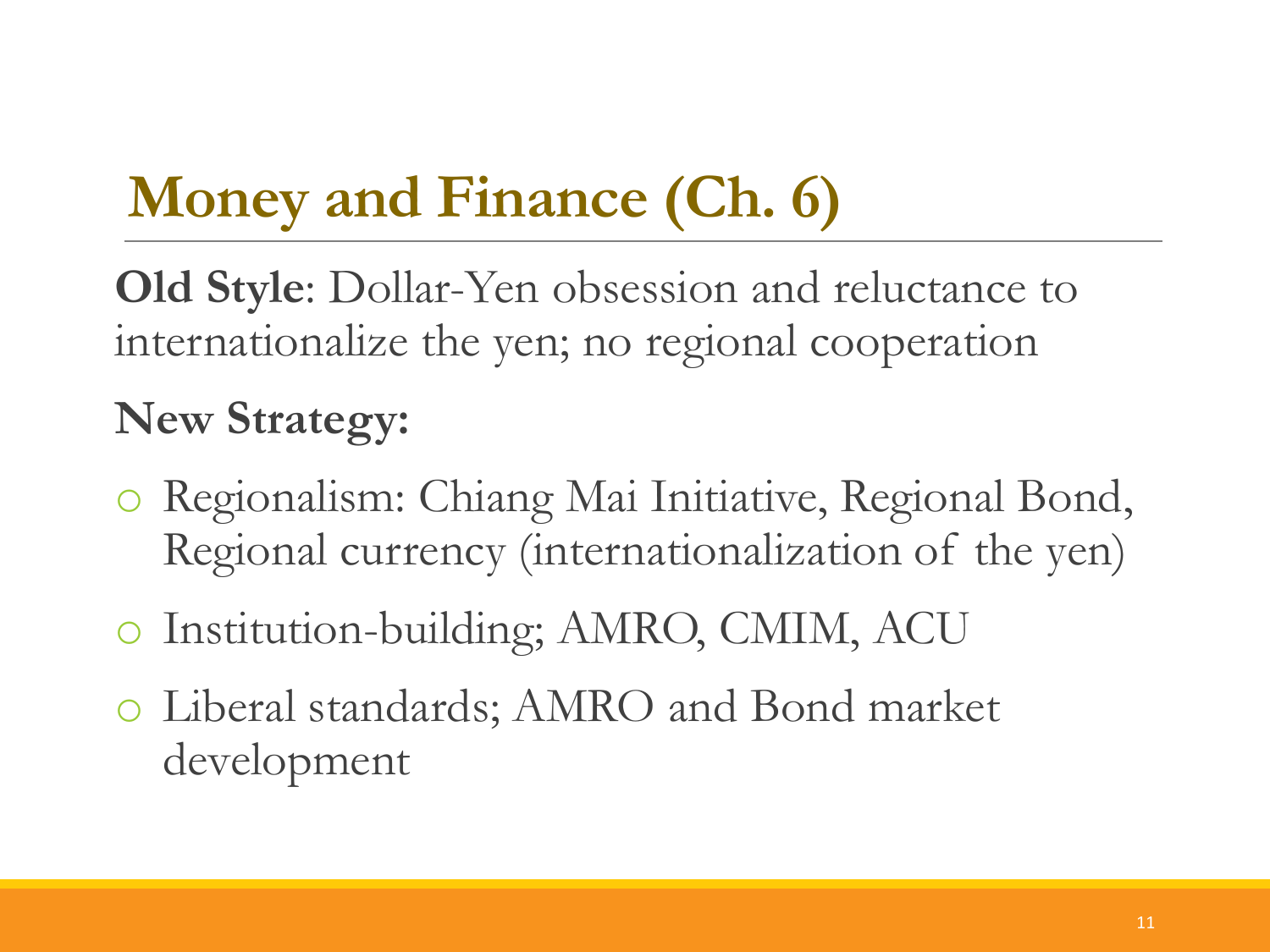# **Foreign Aid and Development (Ch. 7)**

**Old Style**: Bilateral "economic cooperation" – "request-base" and tied aid

### **New Strategy:**

- o Still mostly bilateral; but use of ADB and focus on country-programs. Difficulty of implementing PPP in infrastructure development
- o Formal rules; untied aid and OECD/DAC rules
- o Liberal standards; legal system development support, Quality Infrastructure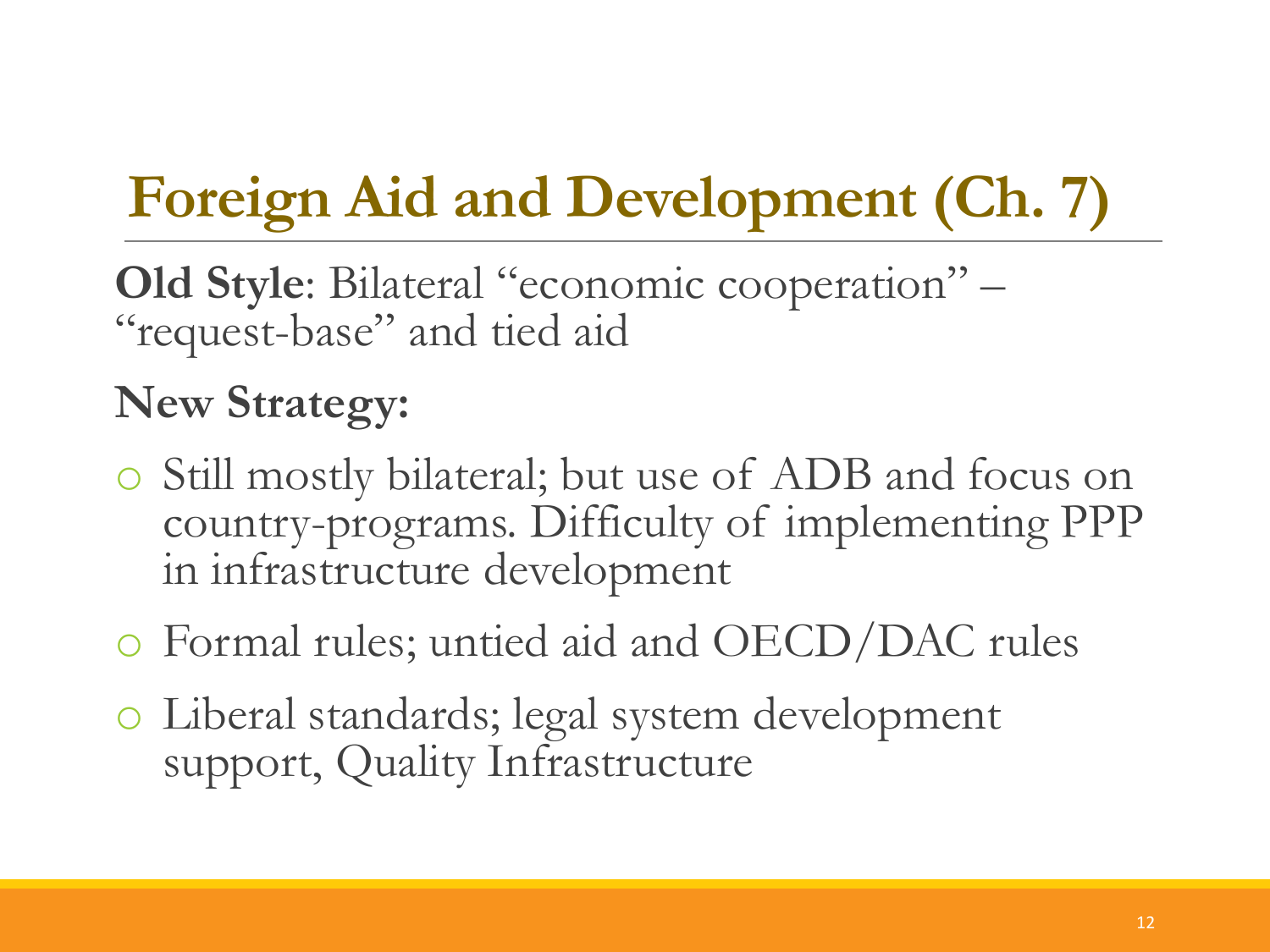### **Economic Power Shift**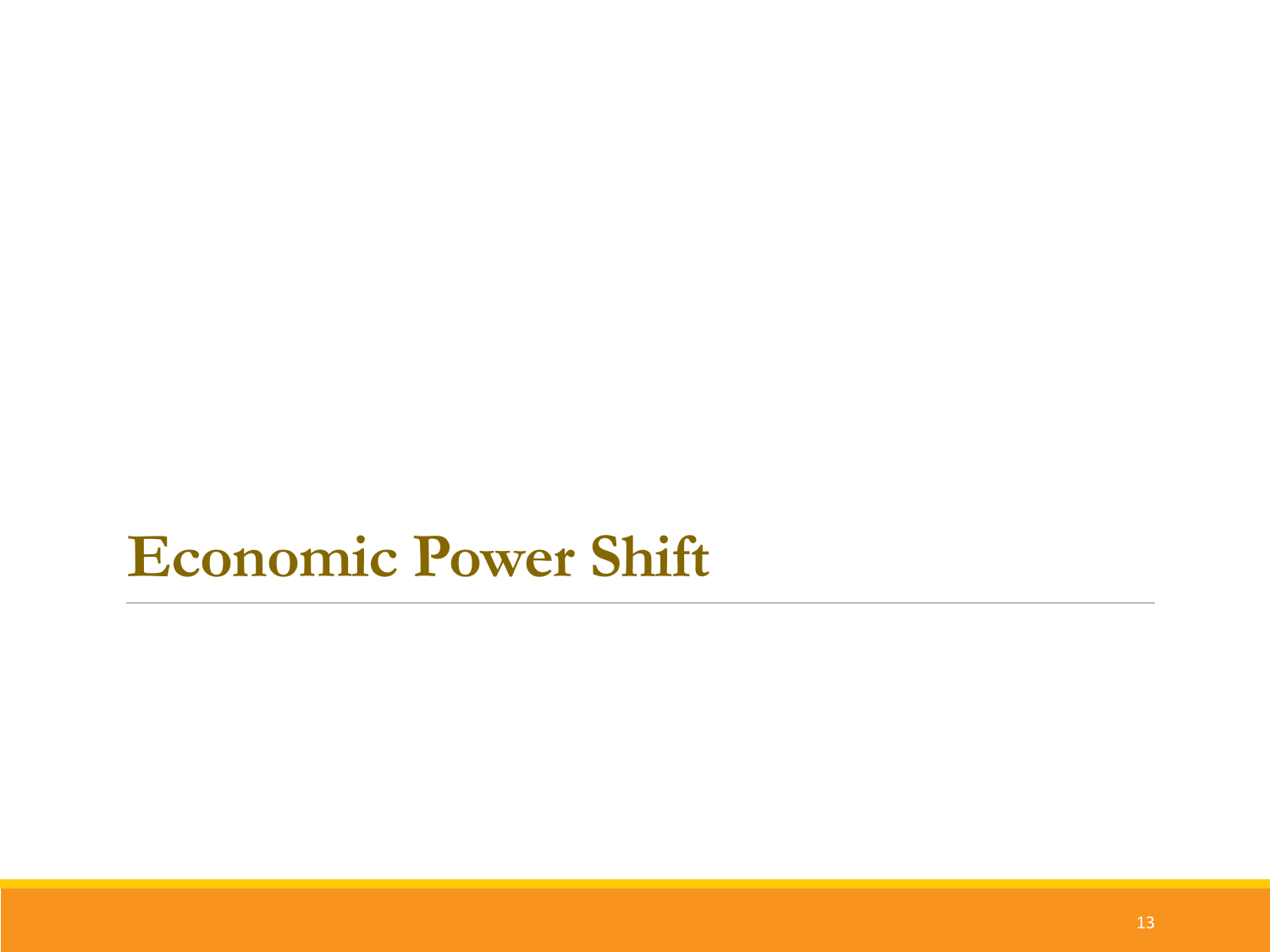### **In East Asia**



#### Source: World Bank, World Development Indicators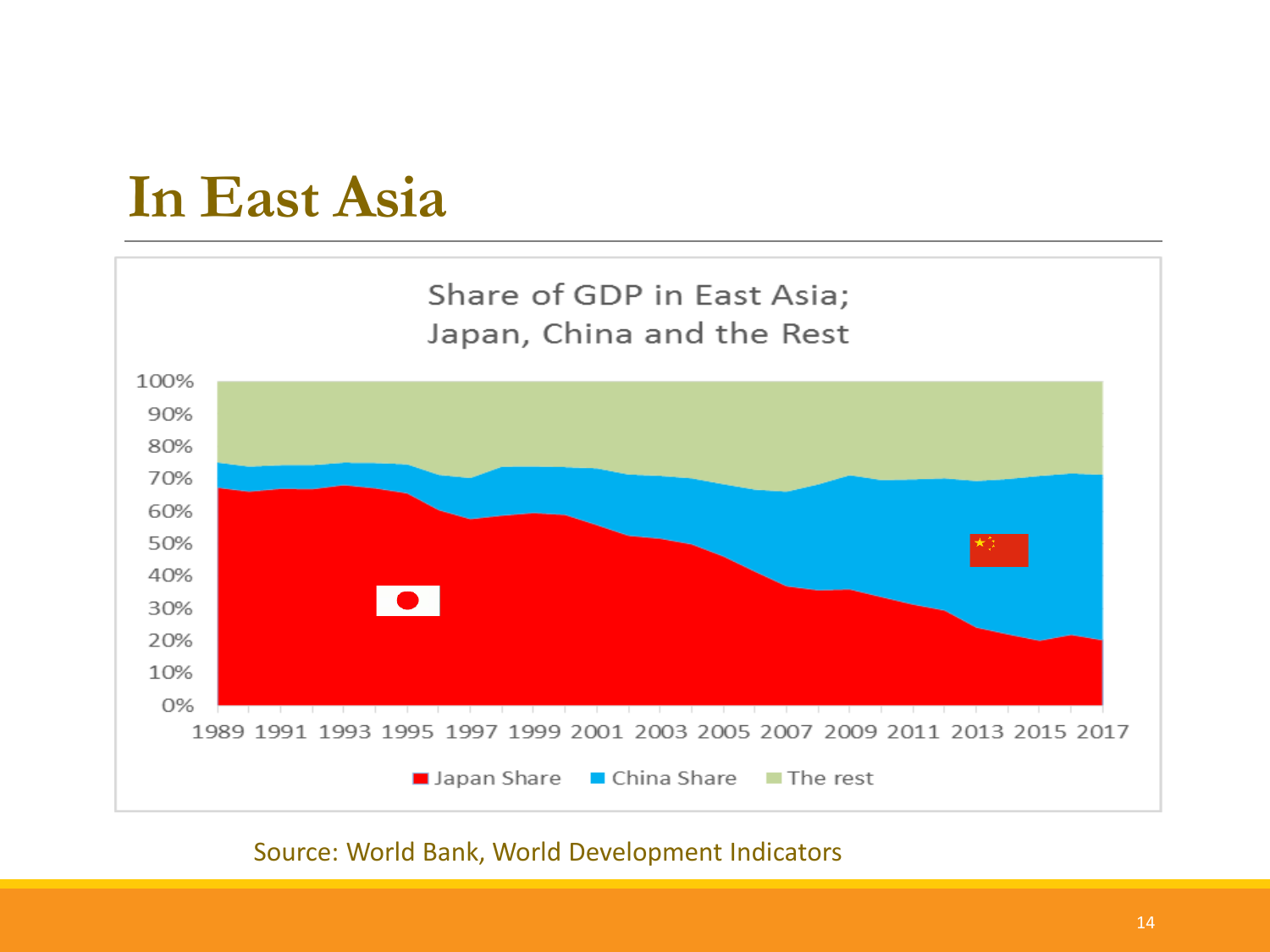### **United States, Japan and China**

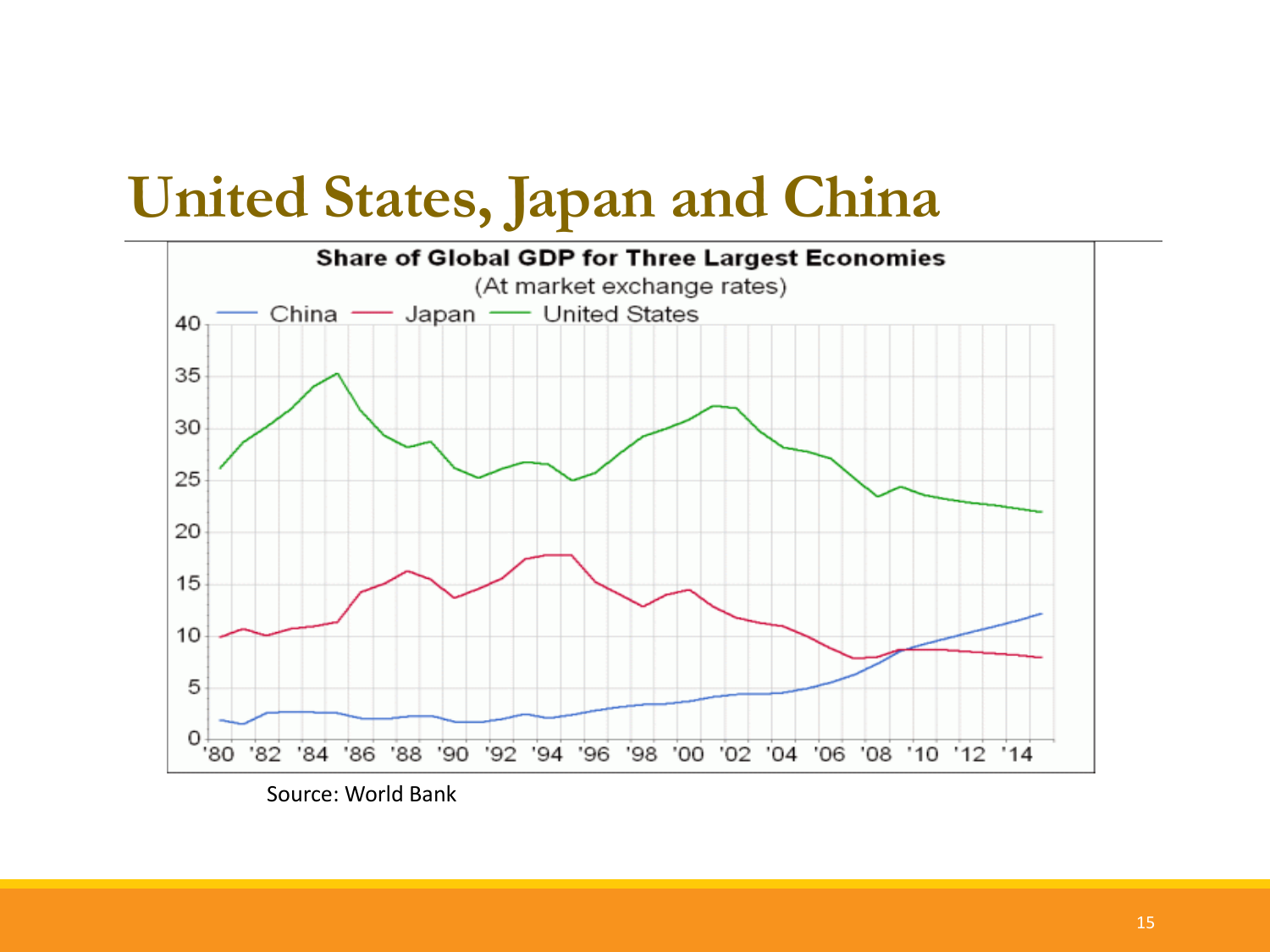## **US-China Geoeconomic Rivalry**

- o **US's push for market liberalization, economic security and rules-based order; TPP, digital trade, IPR protection, against state-support, corruption and lax regulations**
- o **China's state capitalism, use of economic coercion and neomercantilism; BRI, use of massive financial resources, market manipulation and domination of Stateowned enterprises**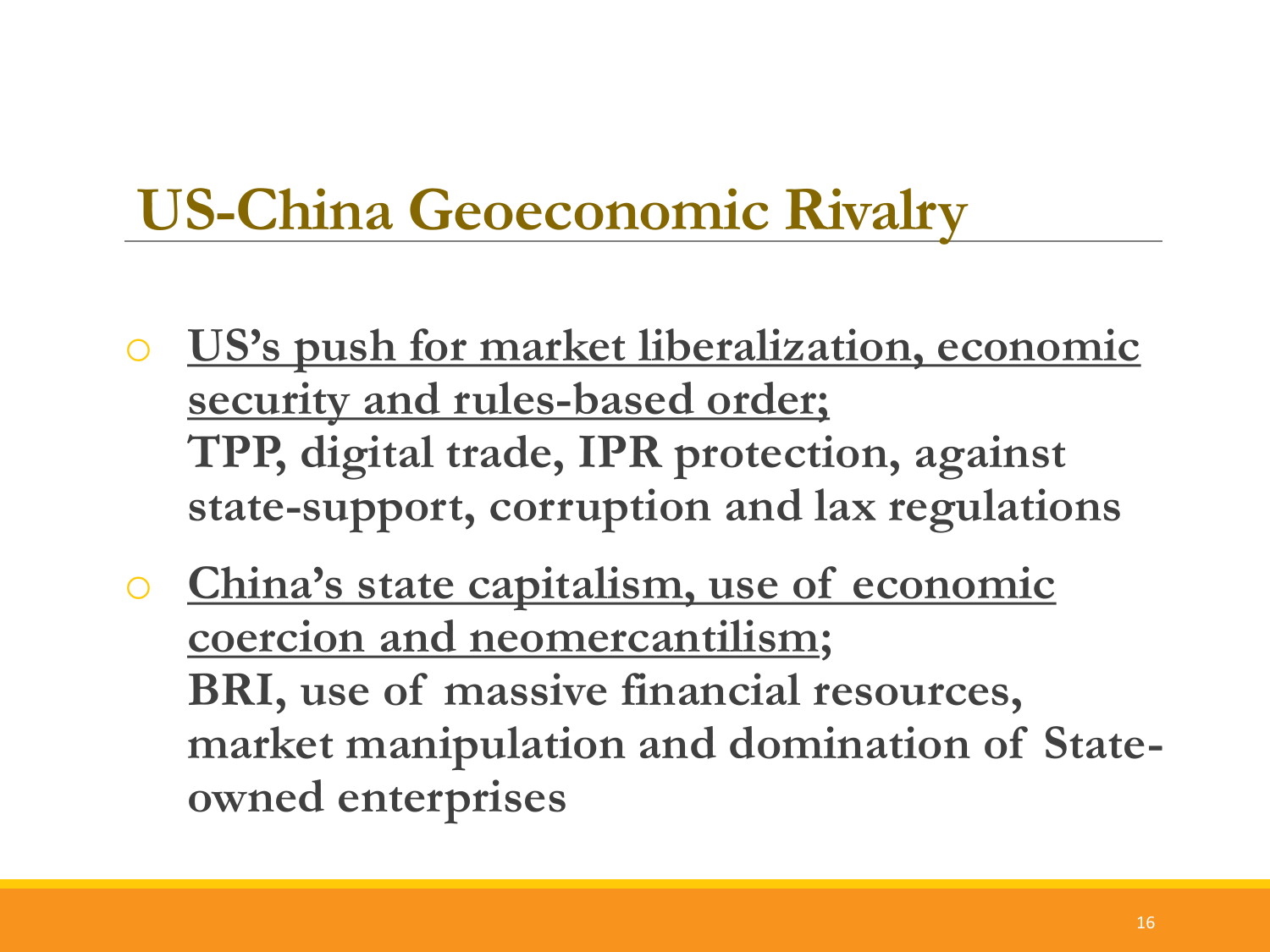## **Transformation of Japan's Political Economy**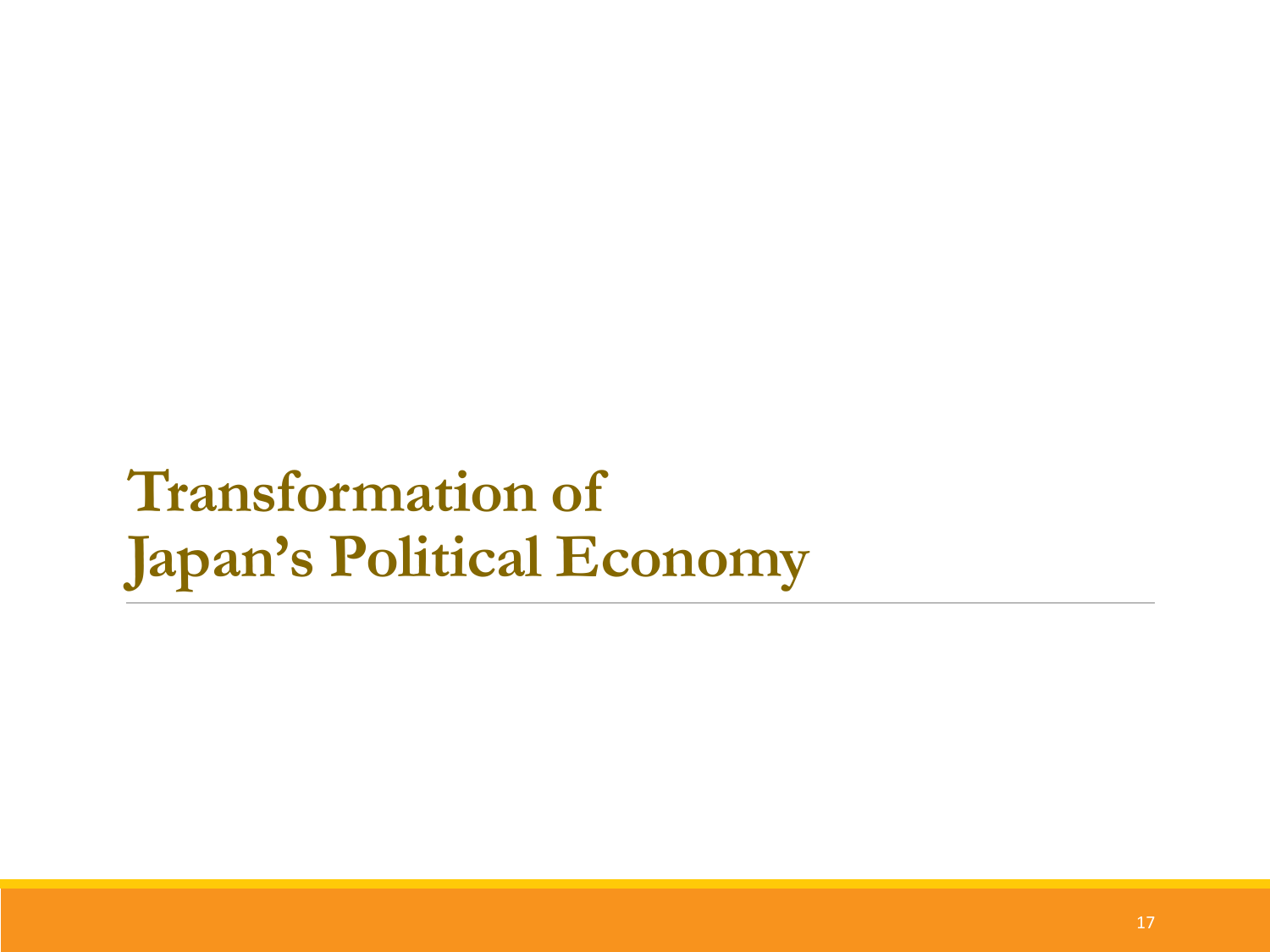### **Balance between Private and Public Sectors**



Source: Ministry of Finance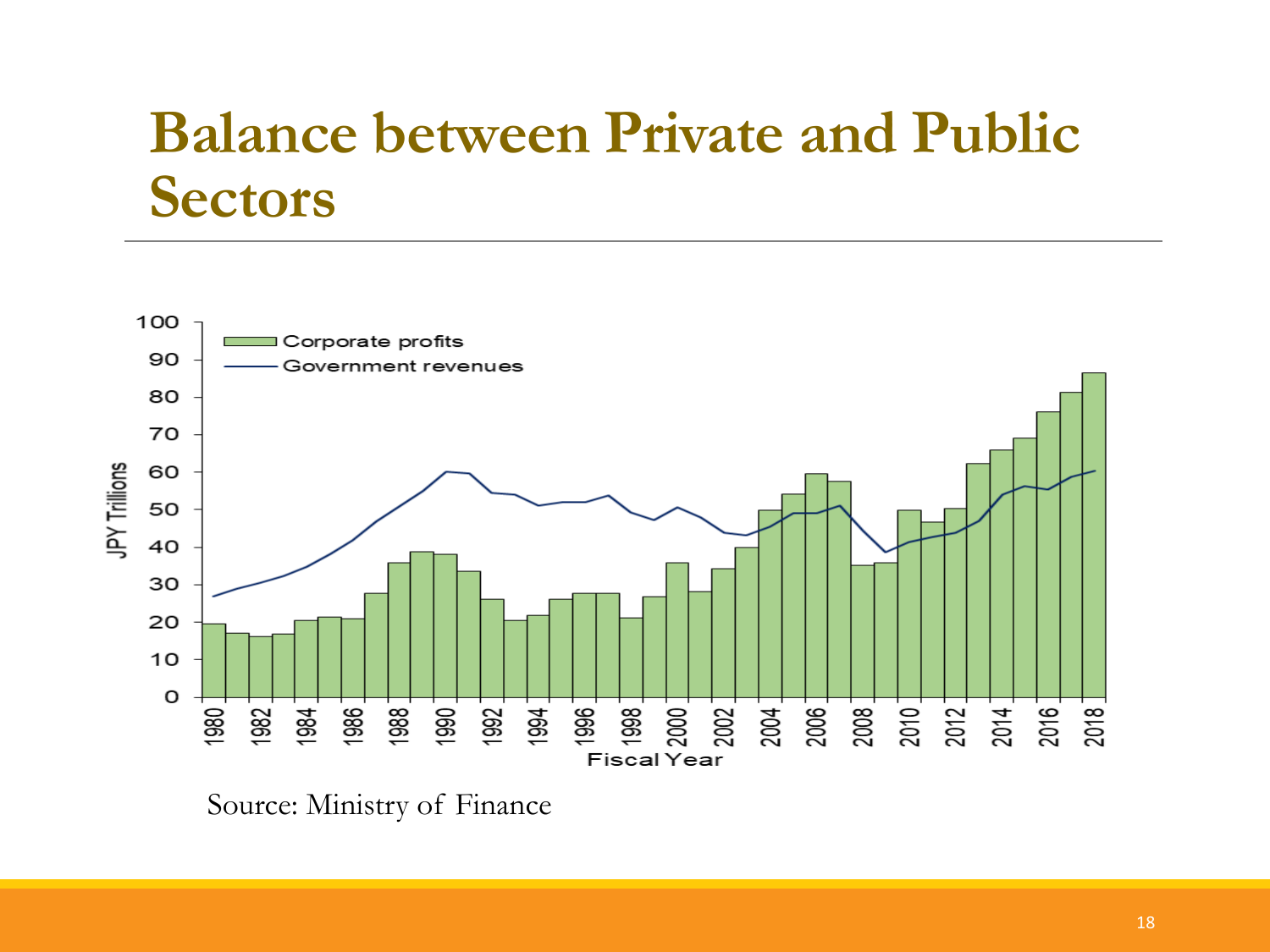# **Japanese Firms Operating Overseas**



#### Source: Cabinet Office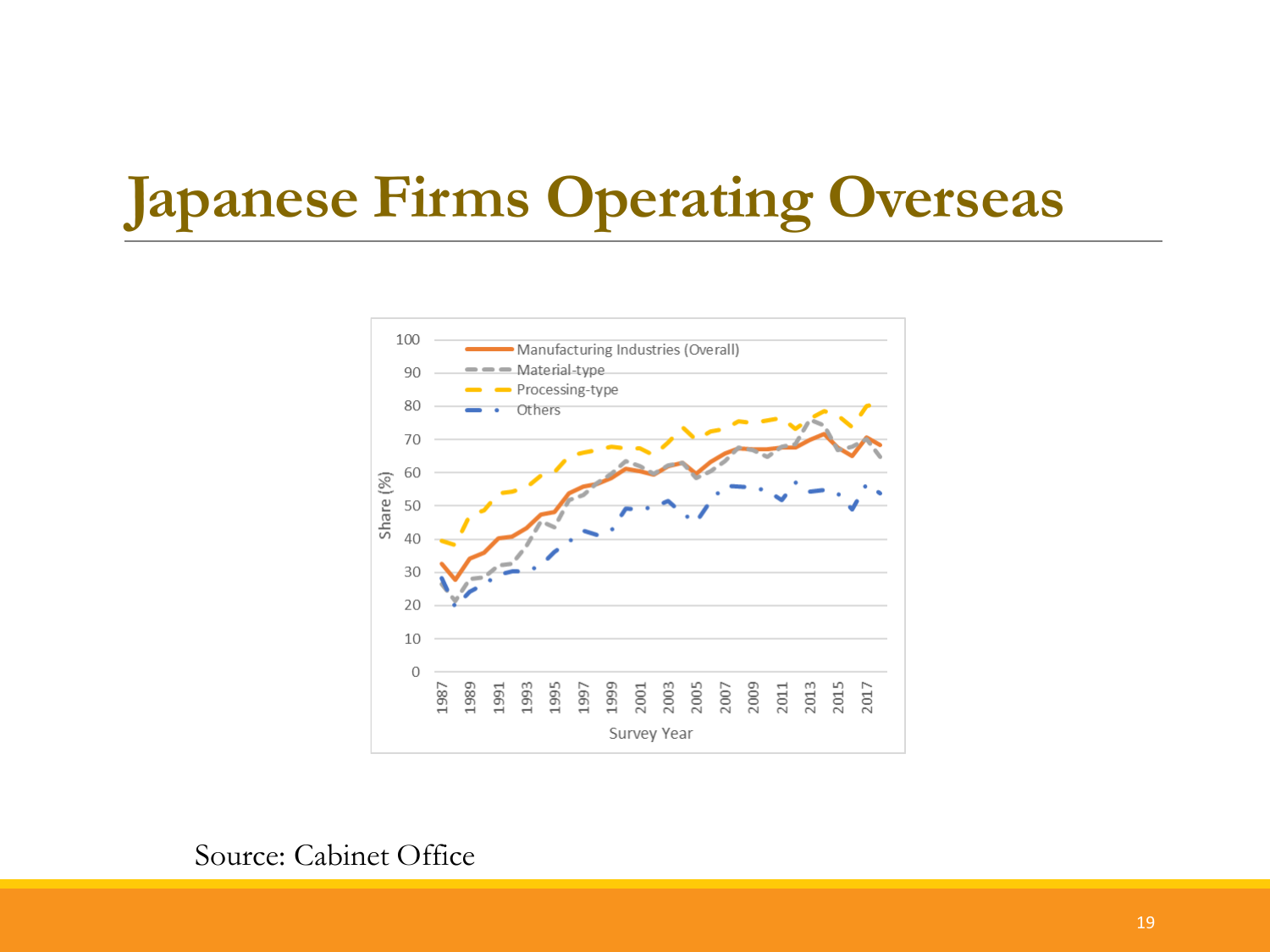## **Who has the most influence in policymaking**

Who Has the Most Power to Determine Japan's Policy?



Source: Muramatsu (2010, 226)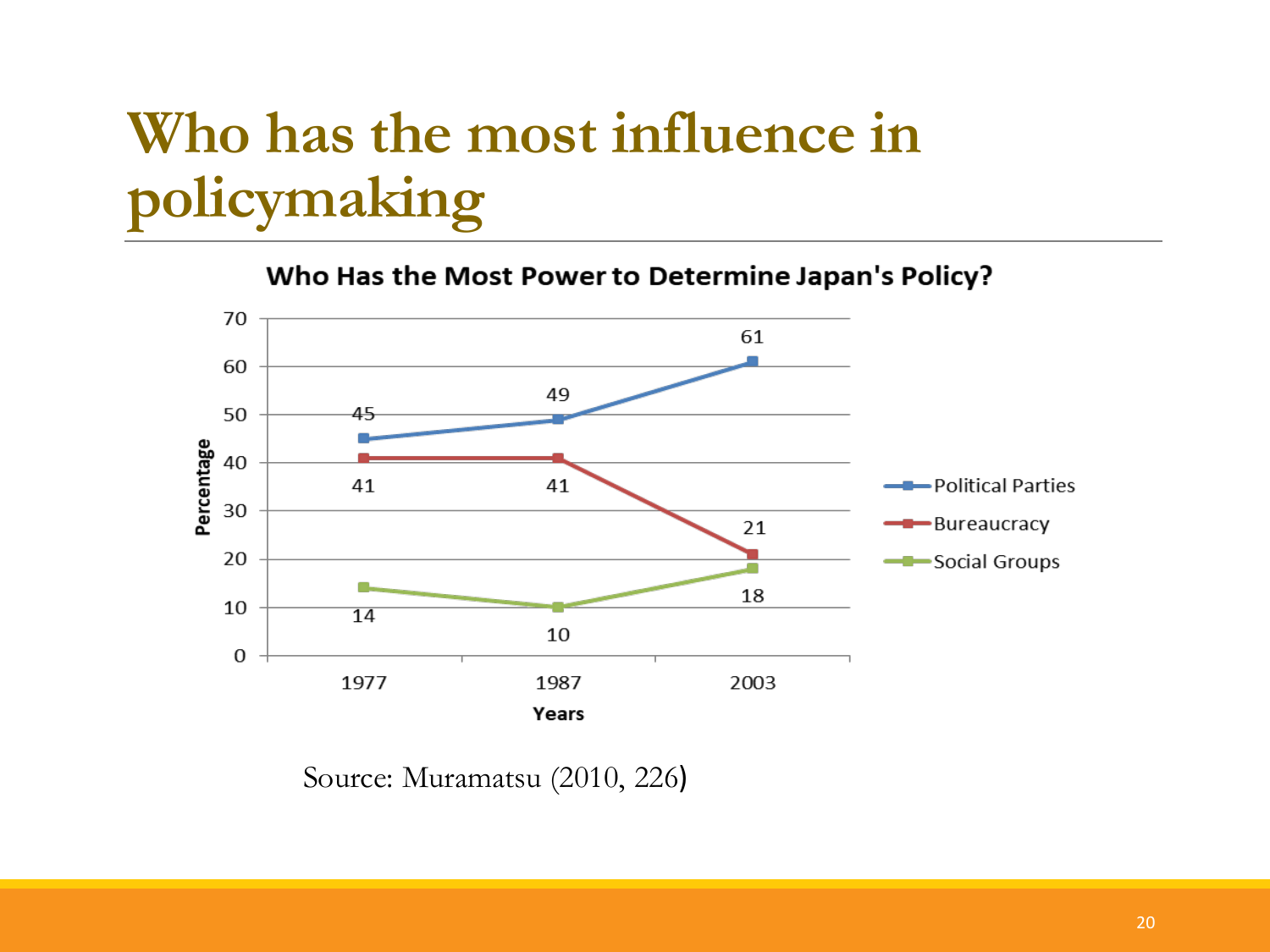# **Implications**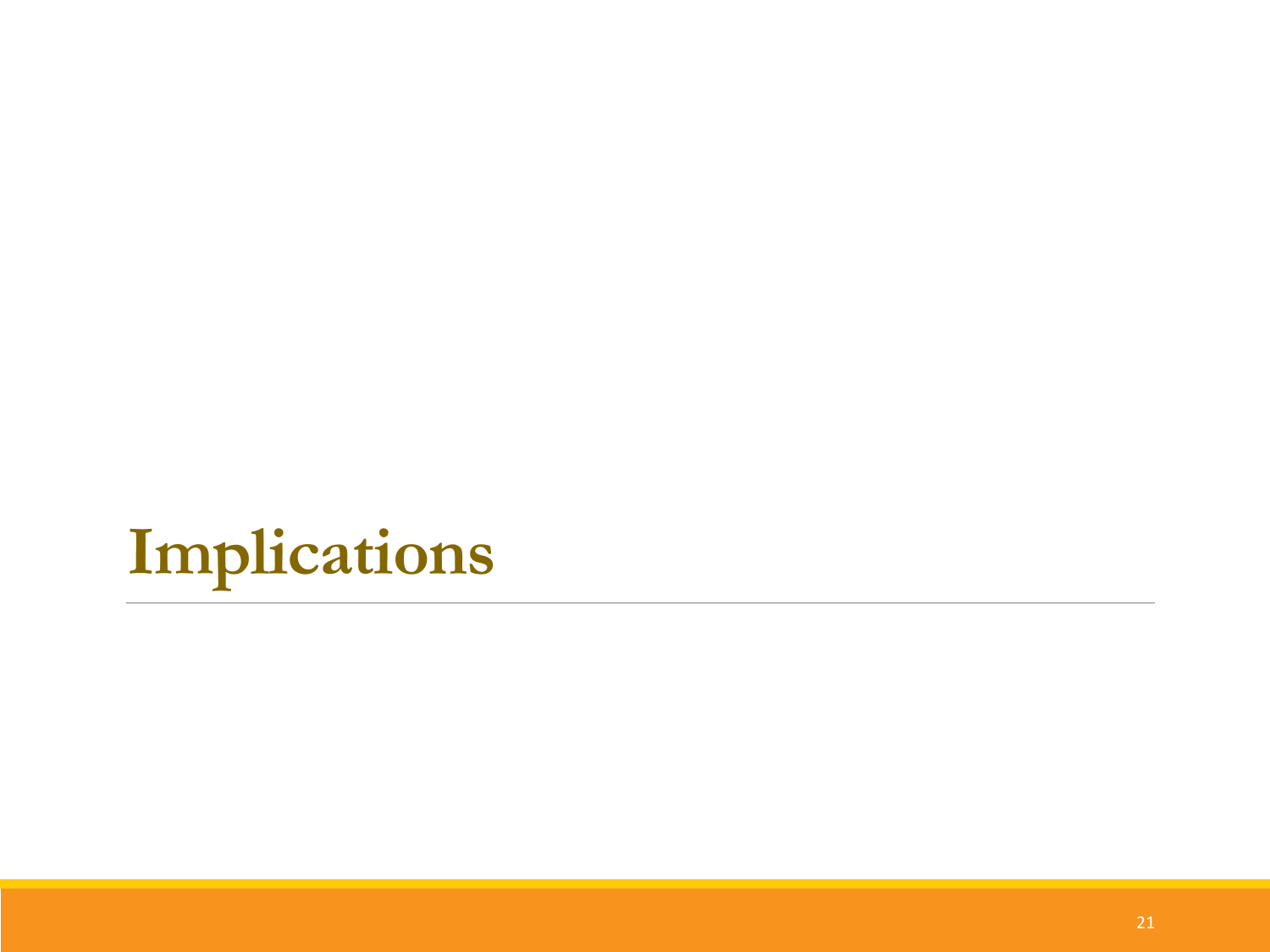## **Theoretical Debates**

- **Systemic-domestic nexus** (Lake 2009; Oatley 2011; and Chaudoin, Milner et. al. 2015)
- o **Developmental states in maturity** (Beeson 2005; Stubbs 2009; Hayashi 2010; Thurbon 2016; Yeung 2016; Wade 2018; Haggard 2018)
- **Regionalism and competitive rule-diffusion** (Elkin and Simmons 2005; Solingen 2012; Solis and Katada 2015)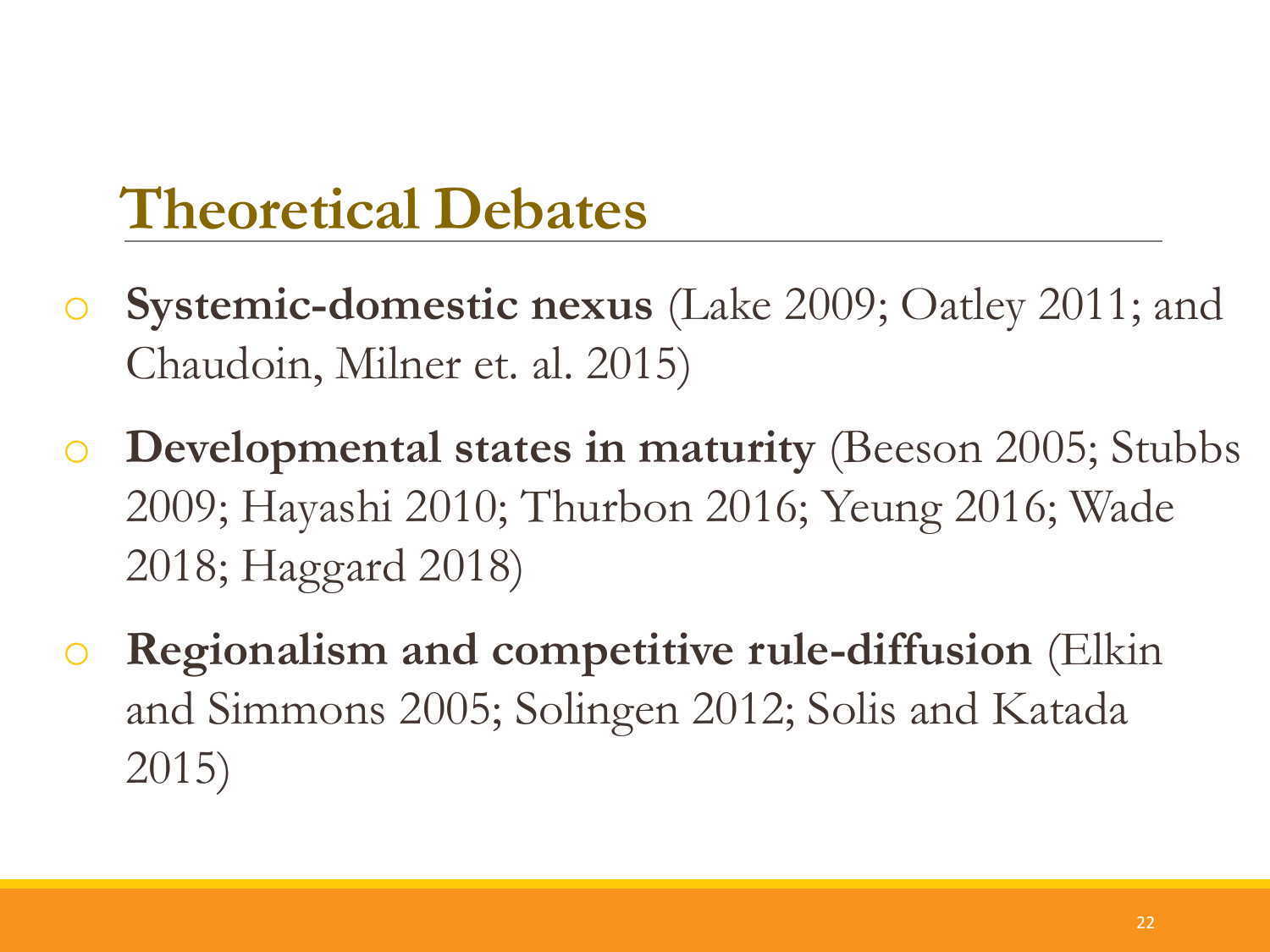# **Japanese Foreign Economic Policy**

### **Opportunities**

- o Rise of geoeconomic strategy; economic statecraft
- o Japan has the power of a pivotal state
- o Mature developmental state as a strategic actor

### **Challenges**

- o Limited financial resources and bureaucratic fragmentation
- o No control over globalized Japanese business behavior
- o Ambivalent economic identity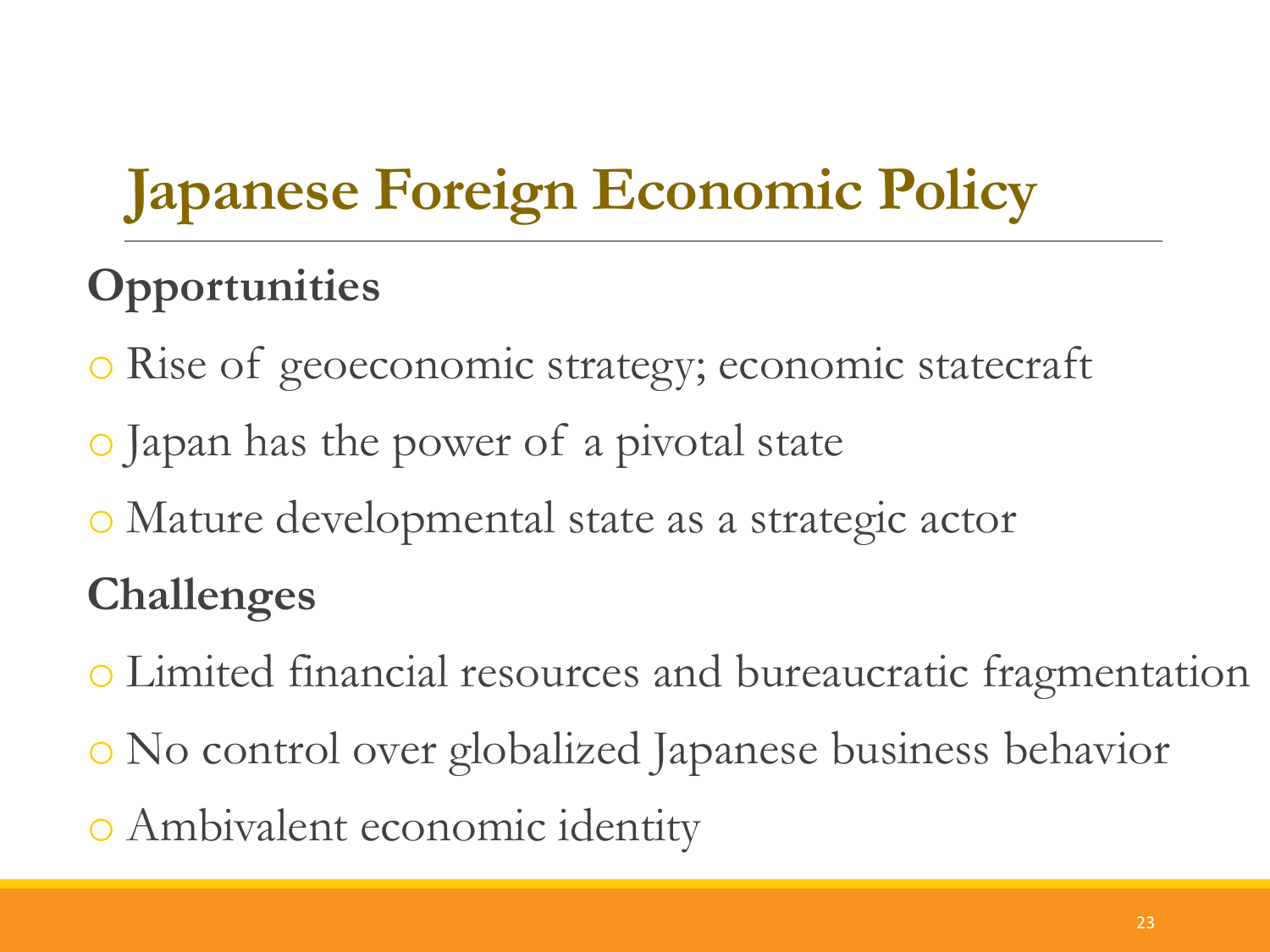### **Thank you and …**



Available in hard-cover, paperbacks and Ebooks.



ORDER ONLINE NOW AND SAVE 20%

#### **CUP.COLUMBIA.EDU**

Enter Code: CUP20 for 20% discount

Regular shipping and handling charges apply.